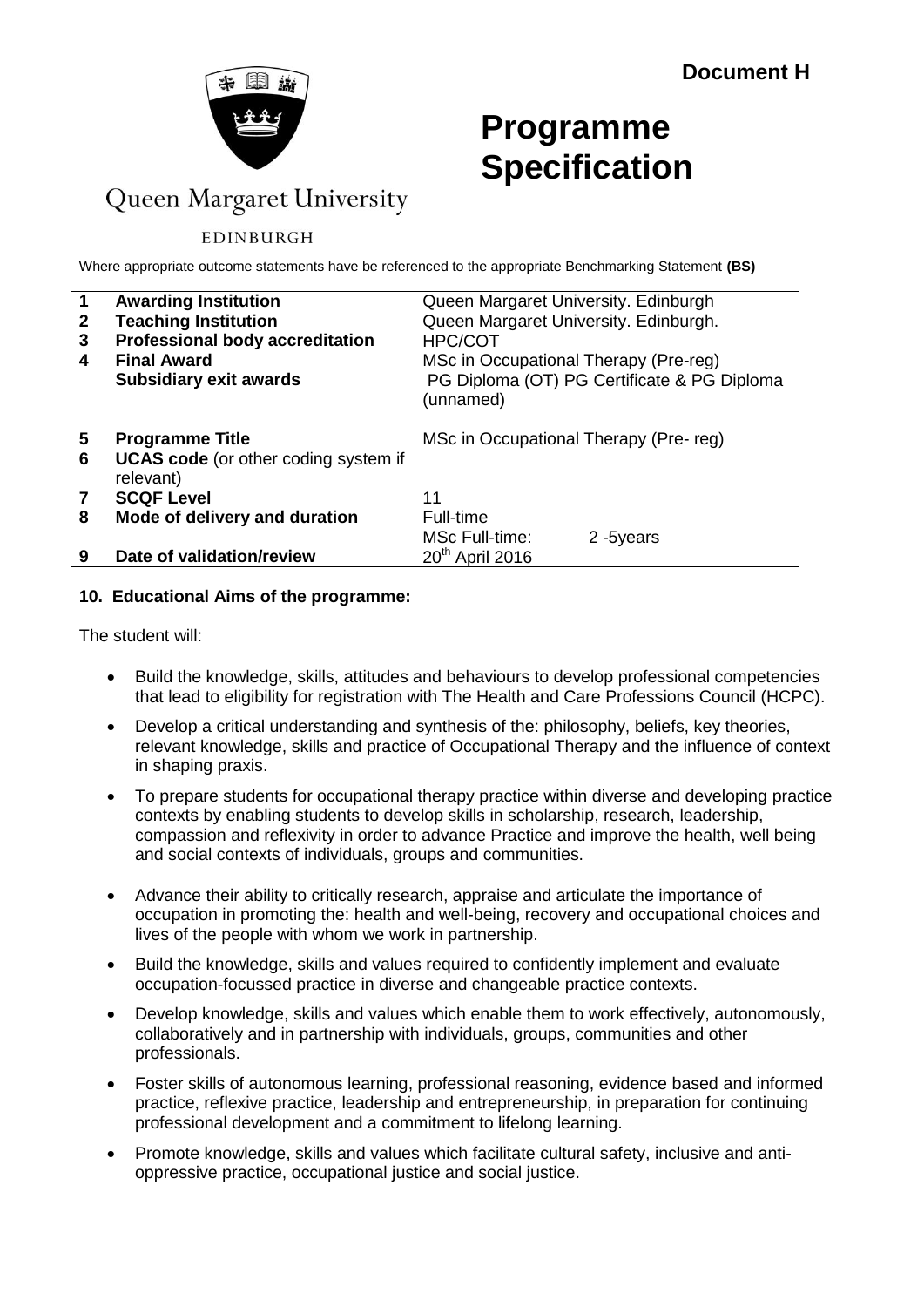- Critically analyse current practice research and literature and develop personal and professional strategies for promoting service user and carer, narratives and involvement in practice.
- Build upon critical research skills to enable students to develop and apply the skills of research and enquiry to practice, and produce work which contributes to advancing scholarship and practice.

#### **11. Benchmark statements/professional and statutory body requirements covered by the programme:**

The MSc in Occupational Therapy (Pre-reg) has been designed to comply with:

- HCPC Standards of Proficiency (2013), Standards of education and training (2014), HCPC Guidance on Health and Character (2014), HCPC Standards of Conduct and Ethics (2016)
- Changes in policy and practice outlined in the College of Occupational Therapists Learning and Development Standards for pre-registration education (2014)
- World Federation of Occupational Therapy Minimum Standards for Occupational Therapy Education (2002)
- Tuning Occupational Therapy Group Reference points for the design and delivery of degree programmes in Occupational Therapy (2008)
- The Quality Assurance Agency (QAA) for Higher Education (2001) Benchmark statements for Occupational Therapy
- QAA Code of Practice (2012)
- SCQF Scottish Credit and Qualification Framework (2012)
- SCQF Framework for Lifelong learning (2009)
- SCQF Partnership handbook (2015)

#### **12. Learning Outcomes of the Programme**

#### **The students will be able to:**

- Critically evaluate philosophical and theoretical perspectives and empirical knowledge related to occupation, underpinning sciences, and Occupational Therapy and demonstrate scholarship by critically reflecting on the relationship between theory and practice. (K, I)
- Demonstrate scholarship by critically debating theory driven, occupation focussed practice and debate how occupation can impact on the health and well being, occupational choices and lives of people. (K, I)
- To prepare students for occupational therapy practice within diverse and developing practice contexts by enabling students to develop skills in scholarship, research, leadership, compassion and reflexivity in order to advance Practice and improve the health, well being and social contexts of individuals, carers and communities. (K, I, P, T)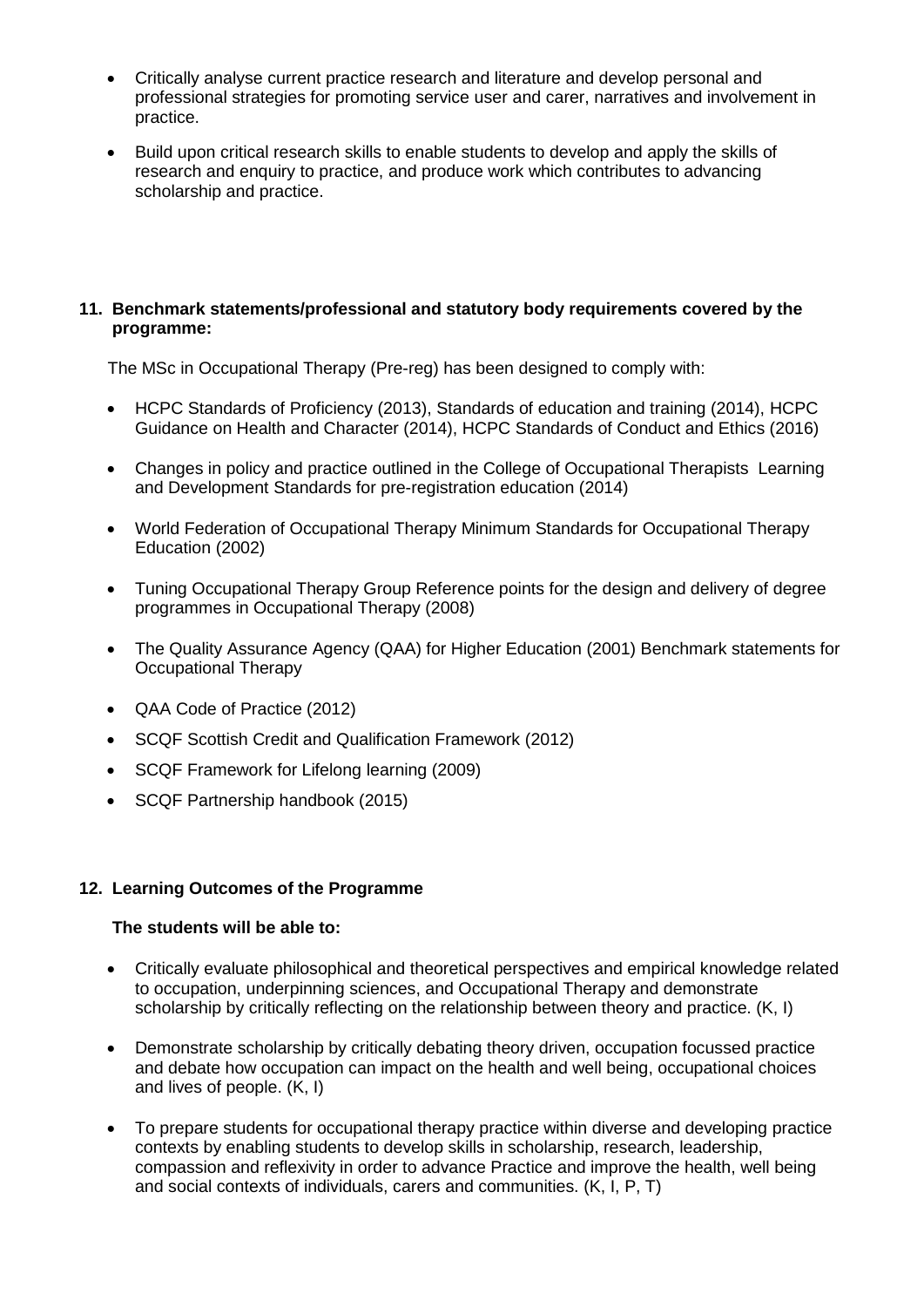- Critically appraise the theoretical foundations of Occupational Therapy scholarship and practice and relate these to the key legislative and policy initiatives informing and shaping the relevant practice context (K, I, T)
- Debate the impact of contextual factors such as poverty on the occupational participation and fulfilment of individuals, groups and communities (K, I)
- Critically explore emerging theoretical frameworks and discourses around occupation and occupational disruption (K, I)
- Critically reflect and defend the therapeutic process of assessment, goal setting, intervention strategies and evaluation in relation to occupational performance and participation, and demonstrate reasoning skills in selecting appropriate assessments, interventions and evaluations with diverse service users in a variety of service contexts. (K, P, I)
- Demonstrate personal conduct in a manner congruent with professional codes of conduct, critically debate legal and ethical implications of professional actions in practice and demonstrate safe practice through achieving a pass level of competency in all components of the programme (K, P,T, I)
- Demonstrate reflexivity and interpersonal skills individually and in groups, in order to and communicate appropriately with and for people with a variety of needs, from diverse contexts (K, P, T, I)
- Critically evaluate current practice and governance and develop personal and professional strategies for advancing scholarship and practice (K, P,T, I )
- Demonstrate competence in utilising and applying research and scholarly skills to practice. Locate, manage, analyse, critique and present diverse forms of literature through the application of relevant enquiry methods (K, P, T, I)
- Engage in autonomous learning and demonstrate autonomous thinking with reference to the enquiry based project, critically reflect on appropriate literature and make informed choices about research methodologies in relation to the production of a proposal and research project (K, P, T, I)
- Demonstrate skills required to work effectively within teams and organisations; reflection and reflexivity, communication skills, collaboration, confident engagement with digital technologies and contributing to the management of change (K, P, T, I).

| (K) |
|-----|
| (1) |
| (P) |
| (T) |
|     |

#### **13. Teaching and learning methods and strategies**

A hybrid PBL (H-PBL) approach is the working model for the programme. The main aims of this chosen approach are: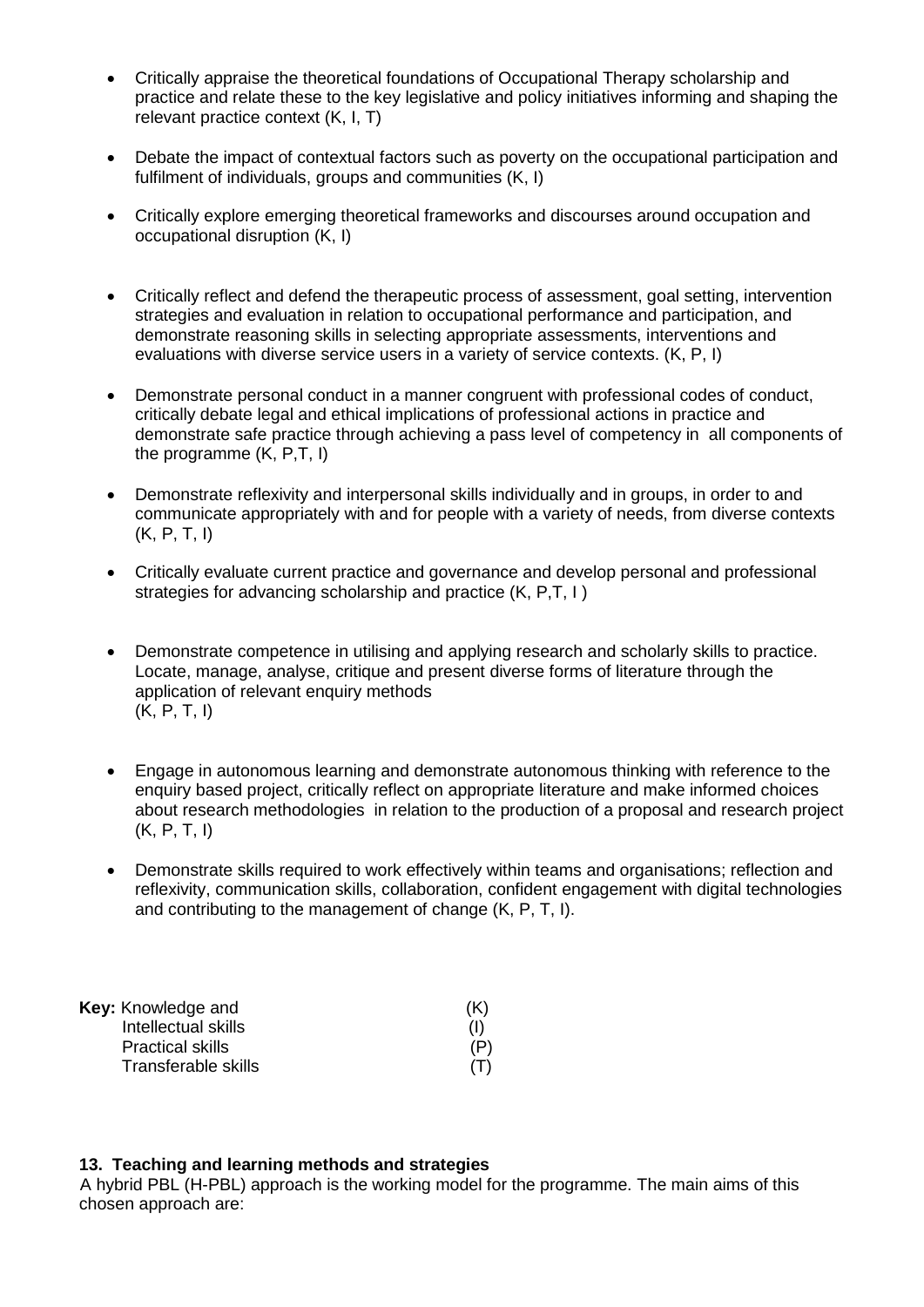- to foster problem posing and problem solving skills
- to synthesise knowledge from relevant informing disciplines
- to develop high level interpersonal skills particularly in relation to learning about teamwork and interagency work
- to promote reflection-in-action and reflection-on-action
- to provide the student with a real world context for learning
- to promote conceptual versatility
- to encourage creativity and independence of enquiry
- to promote autonomous intellectual endeavour
- to promote critical reflection of self and others

In selecting a broad definition of problem based learning as the focus of learning and teaching within this programme a blended approach to learning will allow flexibility of delivery and to suit different learning styles. Methods and approaches will incorporate: case based learning, project work, small scale investigations, personal and professional portfolio, student centred, peer and group learning, key note lectures, professional contacts, reflective diaries, self and peer assessment and e-learning. In relation to e-learning, all students will be introduced to the HUB which provides an important forum for group discussion and communication and is used in all modules (including practice education) to promote critical reflection and sharing throughout the learning experience

This model will therefore continue to offer students the opportunity to participate in a variety of learning methods which will foster personal autonomy, promote high-level interpersonal skills, offer a climate for deep learning and promote reflective practice. Where practice education is integrated with academic studies, it permits very immediate possibilities to reflect on practice. This constitutes a strength of the curriculum where students can appreciate the transactional relationship between theory and practice

#### **Assessment strategies**

A variety of formative and summative assessment methods are used to reflect the range of learning and teaching methods. The majority of the assessments are through summative coursework assignments which are consistent with the overall aims of the programme and follow the principles of adult learning. The choice of assessment methods are informed by the nature of the module and this leads to an eclectic mix of strategies including reports, essays, group work, oral presentations to the cohort, individual viva voce, practical work, reviews of literature, systematic reviews, a research proposal, project work and experiential learning on practice education. This results in versatile learners who can negotiate different expectations. Those expectations are made clear to students within the module and at various times in the curriculum, students are invited to offer a reflective piece on the experience.

Formative assessment is carried out through the means of the HUB where questions are posted by staff on a regular basis in each of the modules. Students are required to individually respond using their "new" knowledge and previous experiences. Students are also formatively assessed in terms of evaluating their own behaviours and that of others through the mechanisms of specific instruments (see Self Evaluation and Peer Evaluation Forms in the appendices). Vivas and small projects will also be part of the formative and summative assessments.

Assessment of students' performance during practice placements continues to be based on forms which are well respected by educators and students, having been in use (and reviewed) over the past six years. Assessment forms are structured around learning outcomes with associated criteria; increasing demands on students are evident from both the learning outcomes for each placement and the text of each progressive assessment form. Service user feedback is now gathered on student performance during practice placement.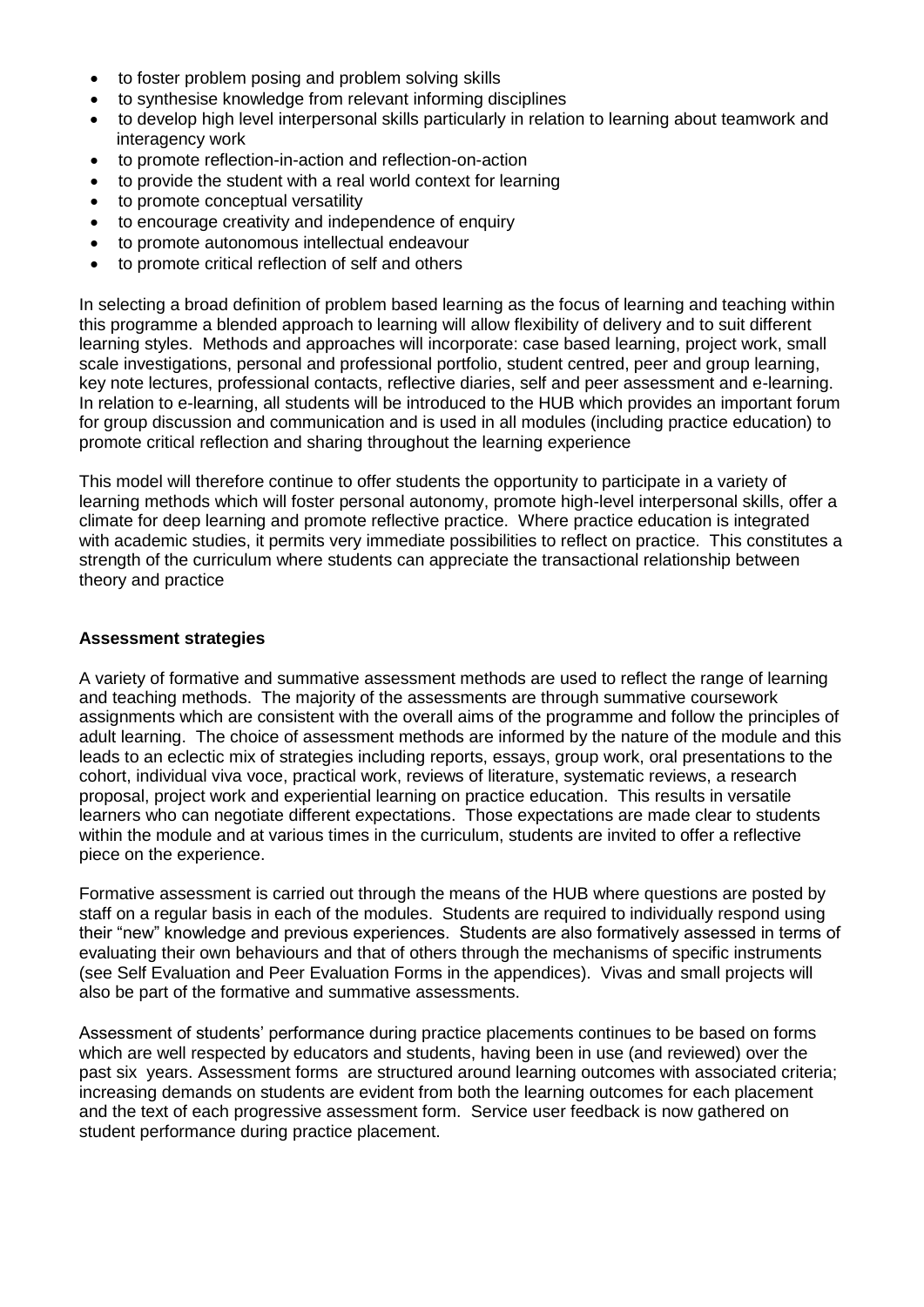**14. Programme structures and features, curriculum units (modules), credits and award requirements (including any periods of placement)**

|                    | Level 1                                    |                 | Level 2                              |
|--------------------|--------------------------------------------|-----------------|--------------------------------------|
| <b>Semester 1</b>  | <b>Occupational Therapy</b>                | <b>Manual</b>   | <b>Occupational Therapy 3:</b>       |
|                    | 1: Theory, values and                      | <b>Handling</b> | Advancing scholarship and            |
| <b>Weeks 1-14</b>  | skills for practice                        | (SCQF L7)       | professional Practice                |
|                    | (30M level credits)                        |                 | (30M level credits)                  |
|                    |                                            |                 | <b>OT: Practice Placement 3</b>      |
|                    |                                            |                 | 14 weeks: 3 days a week Part-        |
|                    | <b>OT: Practice Placement 1</b>            |                 | time                                 |
|                    | <b>6 weeks Full-time</b>                   |                 |                                      |
|                    | (SCQF L7)                                  |                 | (SCQF L9)                            |
|                    |                                            |                 |                                      |
| <b>Semester 2</b>  | <b>Occupational Therapy 2: Process and</b> |                 | <b>OT: Practice Placement 4</b>      |
|                    | <b>Practice</b>                            |                 | <b>8 weeks Full-time</b>             |
| <b>Weeks 18-35</b> |                                            |                 |                                      |
|                    | (30M level credits)                        |                 | (SCQF L10)                           |
|                    |                                            |                 |                                      |
|                    |                                            |                 | <b>OT4: Occupational Choices and</b> |
|                    |                                            |                 | <b>Narratives in Context</b>         |
|                    |                                            |                 |                                      |
|                    |                                            |                 | (15M level credits)                  |
|                    | <b>Research Methods</b>                    |                 | <b>Research Project</b>              |
|                    |                                            |                 | 14 weeks fulltime                    |
|                    | (15 M level credits)                       |                 | 28 weeks part time                   |
|                    |                                            |                 | (60M level credits)                  |
| <b>Summer</b>      | <b>OT: Practice Placement 2</b>            |                 |                                      |
|                    | <b>6 weeks Full-time</b>                   |                 |                                      |
|                    | <b>Weeks 38-43</b>                         |                 |                                      |
|                    |                                            |                 |                                      |
|                    | (SCQF L8)                                  |                 |                                      |
|                    |                                            |                 |                                      |